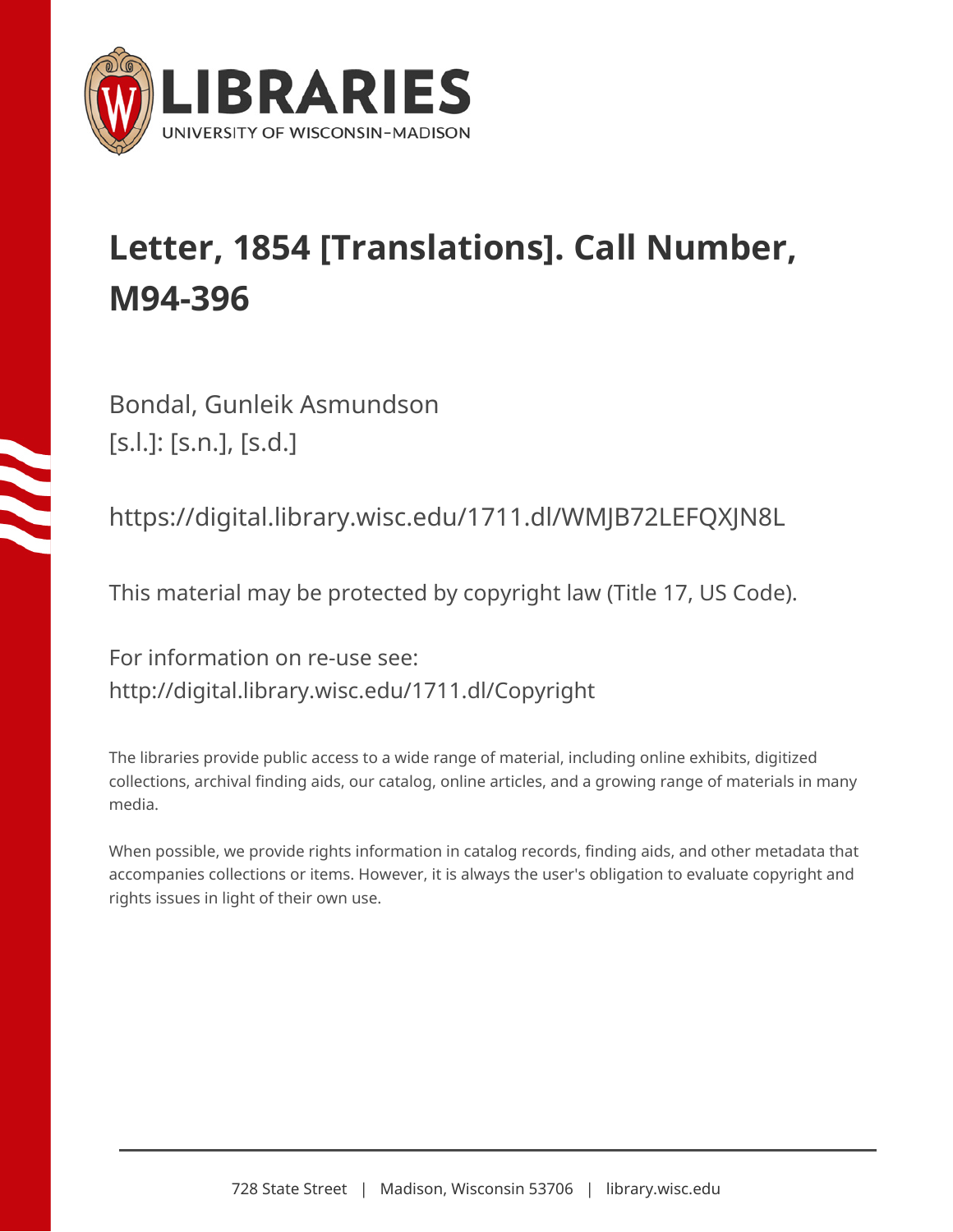These copies were provided in November 1991 by:

Gene A. Gunderson 121 Monroe St.-RKDL Cambridge, WI 53523 (608 }266~4358 or 423-3876

According to Gene:

The original letter was received by the great great grandfather of Gunleik Metveit, 3870 Fyresdal. It was given to a specialist at a university in Norway, who interpreted it letter by letter and then translated it as well as he could.

They came to the U.S. in 1847.

Gunleik Asmundson Bondal died in 1858 and is buried at Liberty Church, outside Deerfield, Dane County, Wisconsin. (without a tombstone )

They farmed on adjacent sections in Dane County; Section 5 in Christiana Township and, directly north, Section 32 in Deerfield Township. They had built a dugout on Section 32 when they first arrived, traces of which are still barely discernable.

Halvorsen's is near Liberty Corners (presently the intersection of State Highway 12 & 18 and Oak Park Road), which is near the northwest corner of Section 32.

For additional information about this family in the U.S., please contact Gene Gunderson.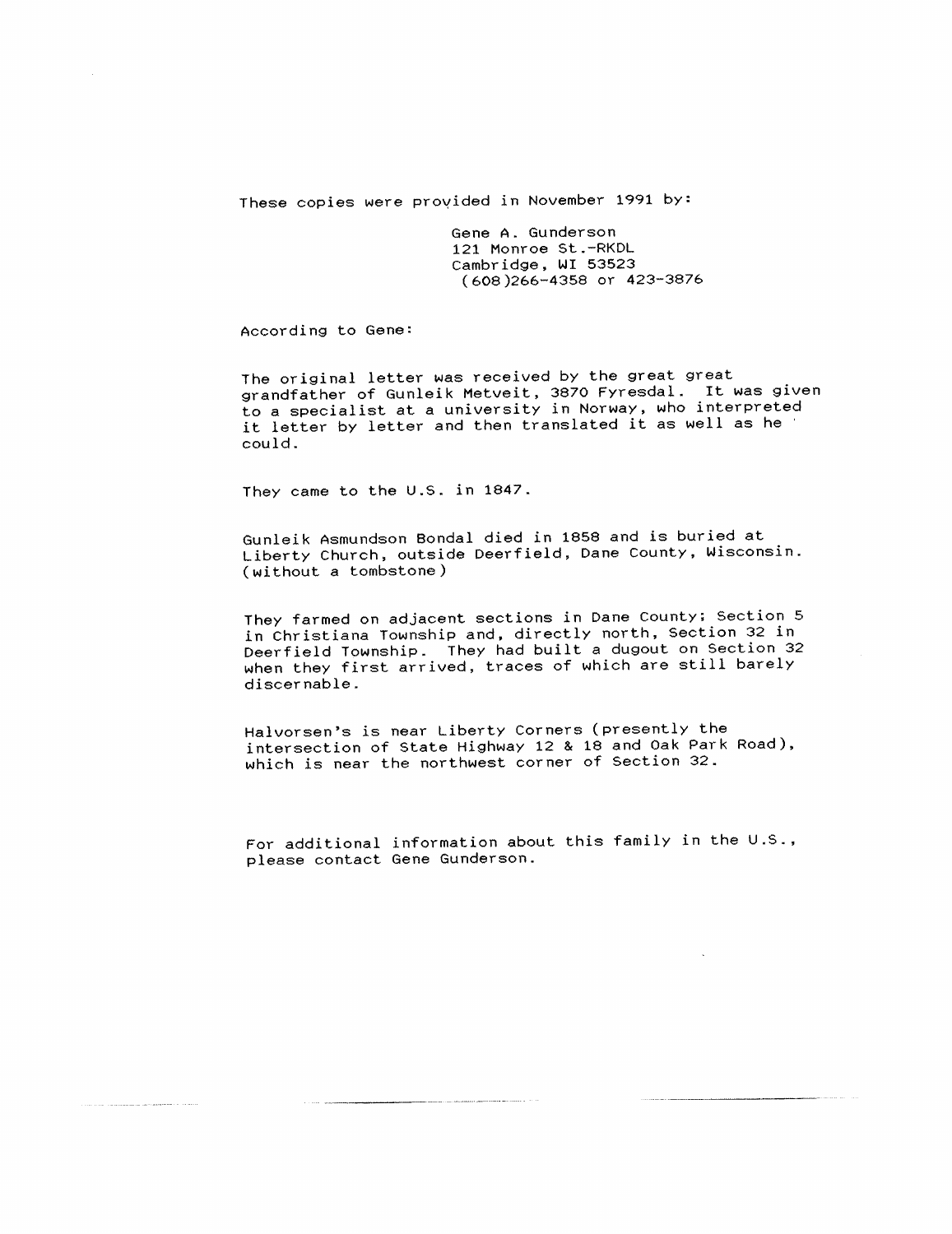## GUNLETK ASMUNDSON GONDAL KRISHEDIMOMS 1654

Dear Sisters anc Brocker a:

We are are firmly canvinced that you have waited a long bime for a writing and information from us in this cur foreign home. This step to find a way to thie our farm on which we have settled was a chance course as over the ocean we went forward to take to this moral state.

We left from Kragro 8 days after Santenhun Dag (June 24, left on July 2) and finally reached Newyork after 8 weeks and 3 days sailing. We took the coast as usual West to Lindersness. There was a west wind so the Captain went inte Mandakil te pick wp geveral pageangers. Tha wind had turmed to the eacuthwest so we had to stay there 3 days. During the night between 3 & 4 days, Losen, the port guide boat, followed us to Lindersness. The wind was still blowing from the geubhwest and bhe Captain keot aedmag the wiele time through the channel but the wind was sending us to far south so he set sail to the nevth, There we waitec as we were near Trondheim There he turned the boat arcund and sailed west to Northern Scotland. Since that time we had much beautiful weecbkhes .

Then we came to New York on December 1, at 6 o'clock in the morning. On the 2nd we left there at 6 o'clock in the morning and on the Grd we were in Albany at  $G \circ C$ clock in the morning. The canal begins in the town of Albany and goes to the town of Buffalo. From there begins the long inland journey from New York to Koskonong, it is called karskland in Norske. Here we stayed for 3 weeks time. The way has been long, about 300 Norske miles. We came to England Midlien (Engebret Ridlien?) and there we stayed until the following spring.

In the month of April we moved 3 miles farther west to Torgi Halverson's home. There we ebayecd a year in his bease anc Murgus Holer anc hiss wi fe Ane were also there. They bought for themselves 20 acres of land from Torge Halverson and then we bought 124 acres of land beside them from Regerangen who ownes a lot of land here. Now it is all sold here abouts.

When we came here no one could tell us anything about our brother Aache. He had not been on Koshkong for about 3 years. He was in New Orleans in the fall. In November a letter came from him. Then he had come 12 Norske miles

'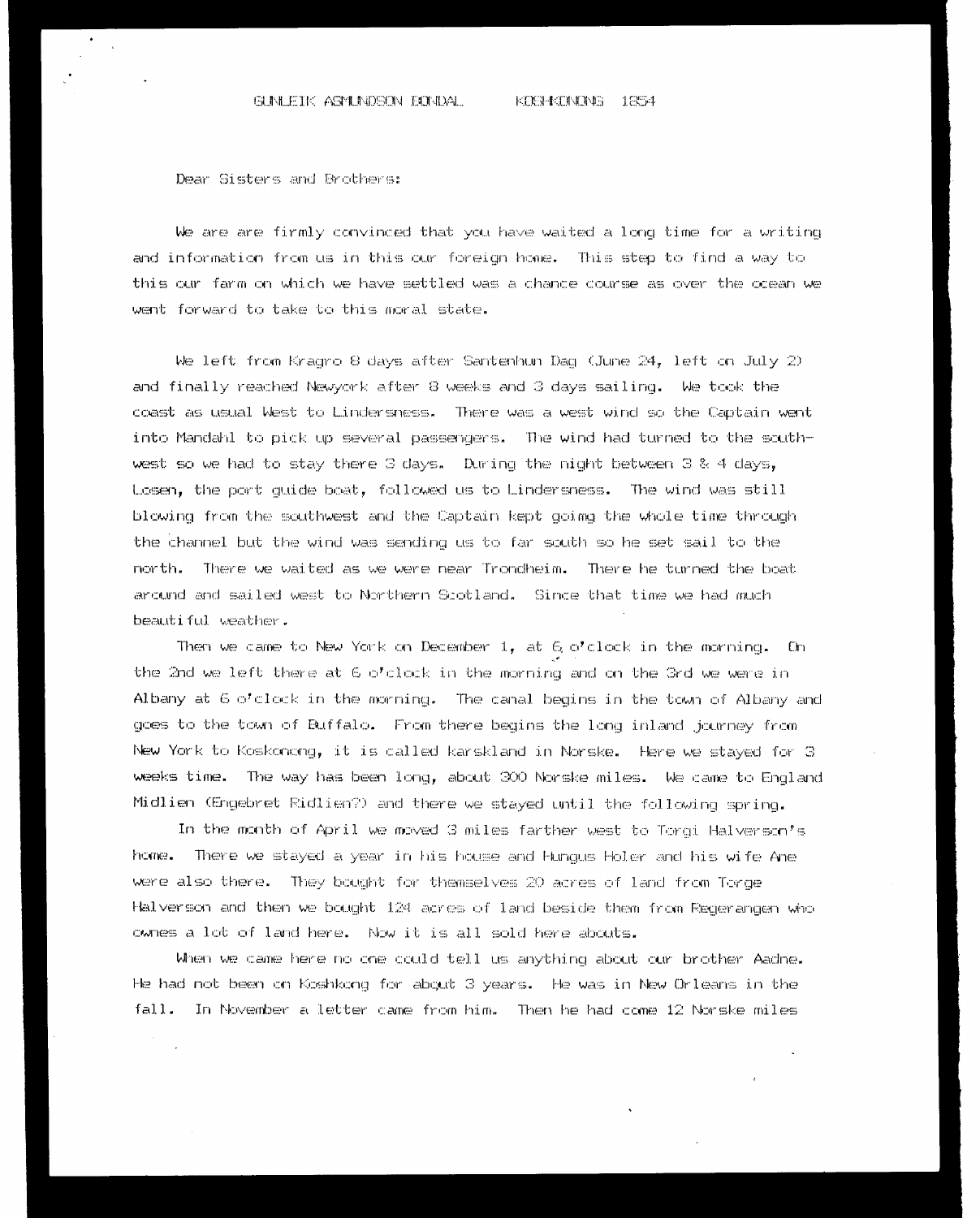and in the letter he asked me to meet him in Dodgeville, the tewn from which he had sent the letter. I was mot familiar with the language but T wert anyway, this leng way ta talk with him, Here he had beaght LOO acres of land and when I got there he was working the land. I stayed a short time and then returned home. If at that time I had gotten land there he promised to give us BO acres. But I was mob sabisfied with moving weet. When T get heme T began to work on the land until spring.

Then we got news that he had sold his land. In the month of April he came back to Koskonong. He advised me that I should buy some land soon. I did not have money to pay for all of the lancl so he had money and paid the lar qest amount of money. The total sum was 171 dollars. Since that time it is almost unbelievable how fortunate it has gone fer us the whole time in the mew world. There is no one of cur ages here who have climbed upward as fast as we. Cattle is now high priced so the first thing each of us did was to sell cattle for 80 dollars each. We cwn 4 milk cows, 2 that are 2 years old, 2 that are 1 year old and 1 calf. 5 driving oxen, 10 hogs or swine, 20 chickens, 2 geese, and 5 sowes. This fall we butchered 4 pretty big hogs.

This fall we cub so much wool that we can sell a hundred collars worth. We had a desirable and fruitful year. It is not often that we have this much wood and it also has a high price. There are several here who have cut a thousand bushel of Wand. They measure by the bushel, mothing higher anc a bushle is 4 Pobter smaller than a Fjerding 17+ in Norway. The price per bushel is a dellar and that is expensive.

The new railroad has just been finished to Madison which is 3 norske miles west of here. Alan every thing is expensive here that we mead te work the land. We bought a plow to work up the new graund with fer Tz dellars. One dollar to 12 dollars ta plew a field with. A four wheeled wagon costs 61 dollars. Ohe thrashing machine for 25 dollars,  $2$  ironspades for  $2$  1/2  $\,$ dollars. Animals or cattle are high priced. A cow costs from 15 to 20 & 25 dollars. Fee the very best is 30 dollars. Driving oxen are usually soled two together. It is called a team. The cost is 50 to 100 do, that is the very best. For a sow i to  $1/2$  and  $2$  do. For a goat 3 to 5 dollars. For a pound of the finest wheat flour 2 to 3 cents. For 1 pound of pork or bacon 3 to 4 cents. For a pound of butter 6 to 12 cents. For a pound of tallow 10 to 12 cents. For a pound of candles from  $12$  to  $14$  cents. A pound of coffee  $12$  to  $14$ certs. For a pound of tea SO ta 60 cents. Clothing varies in price. Cloth that is 1/2 wool ig SO cents a yard. For the finest wool cloth 1 dollar a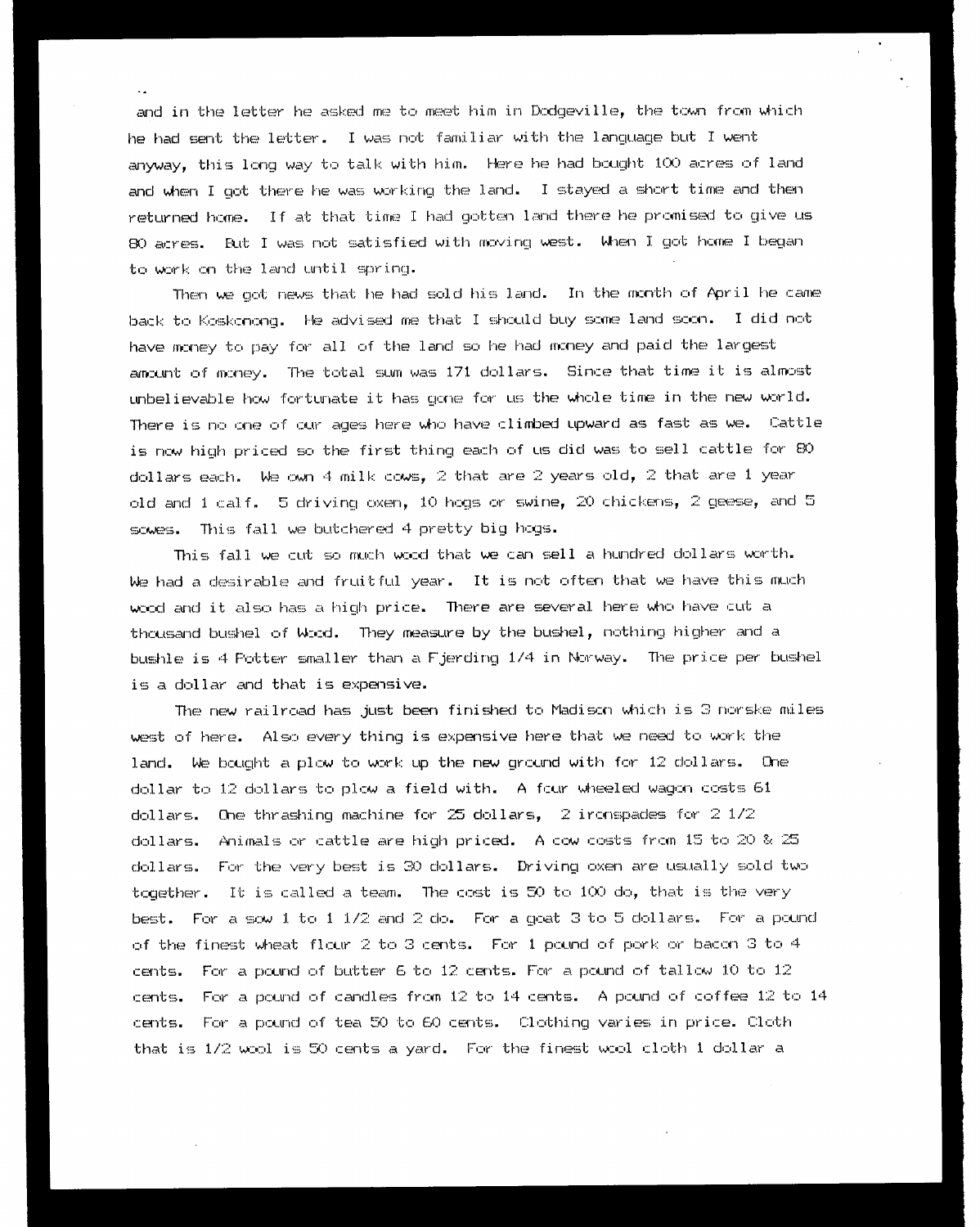yard. All cotton material 10 to 12 cents a yard. Linen i  $1/2$  yards wide is 10 to 12 cents a yard. The best linen is 12 to 25 cents a yard. A pair of basts is  $2\frac{1}{2}$  dellars. A pair of shoes \$1.30 to \$1.50. A cap cost 50 to 60 . cents. Iran and ebeel caste 4 te 6 cents per pound. Barley ia SO cants a bushel and is about the same as barley in Norway. It has a tendency to get slimmy so it is used for nothing but feed for the hegs. One ton of hay is  $2$  to Oo dellars per 2OO0O skele pede that measure from cunces ta gseale pd, A pair of horses cost 150 to 200 dollars. There are many horses here. All the different kind of good work tools here are so expensively made that the norske tools are like they were made by a child.

All that man shall work with is made in a large factory that is usually driven by stean engine. There are machines used te cub wand with. Sone are called mower machines to cut hay with. Machines to saw wood with. Machines to thrash with. These machines are driven by horges. Wages vary with a years time. In the sunner, wages are IS te 2O dellar for a month. In the Winter they are 10 to 13 dollars a month. There is a place called Fenriet. There they have higher wages to earn for the winter work. The wages for a month is 1S te 20 dellars. Marry are going seuth to take work between St louie and New Orleans toa cut wand. There a mam can earn a dellar a day choima the wirrber. Aacing has made the trip eeuth since we cams here and then earned 150 dollars during the wirrter.

I fer get to tell you what kind of work they have at Ferriet. There are many fur forests there and they cut them for timber. The fur trees are of tremendous size. Girls usually earn from  $1$  to  $1.30$  do to  $1.50$  for a week. The wage is the same both summer and winter. Their work is the same as a housekeeper im Nerwey. They have more respect far girls here than im Newey. When an American warke ta hire a maid he comes with a horse and carriage. Whether or not they go home to his family or to church or they quit right away. So the husband drives them home. It is a shame that a girl shall go forwarcl or go back. dAncl the girle are eo proud and have expensive cloths ancl go fixed up with clothes and geledrings that theese who are mot weed ta this must be greatly saysrisecd. Girls mever qe without flowers to be fashonable. Young men go in such fine cloths that it glisens of them. I have never seen anything so nice or fine in Norway. Maybe one time. And here it is so that a working man will never be from the husbands or masters table to eat whether he works for a shop keeper or others. ALL shall be as highly respected.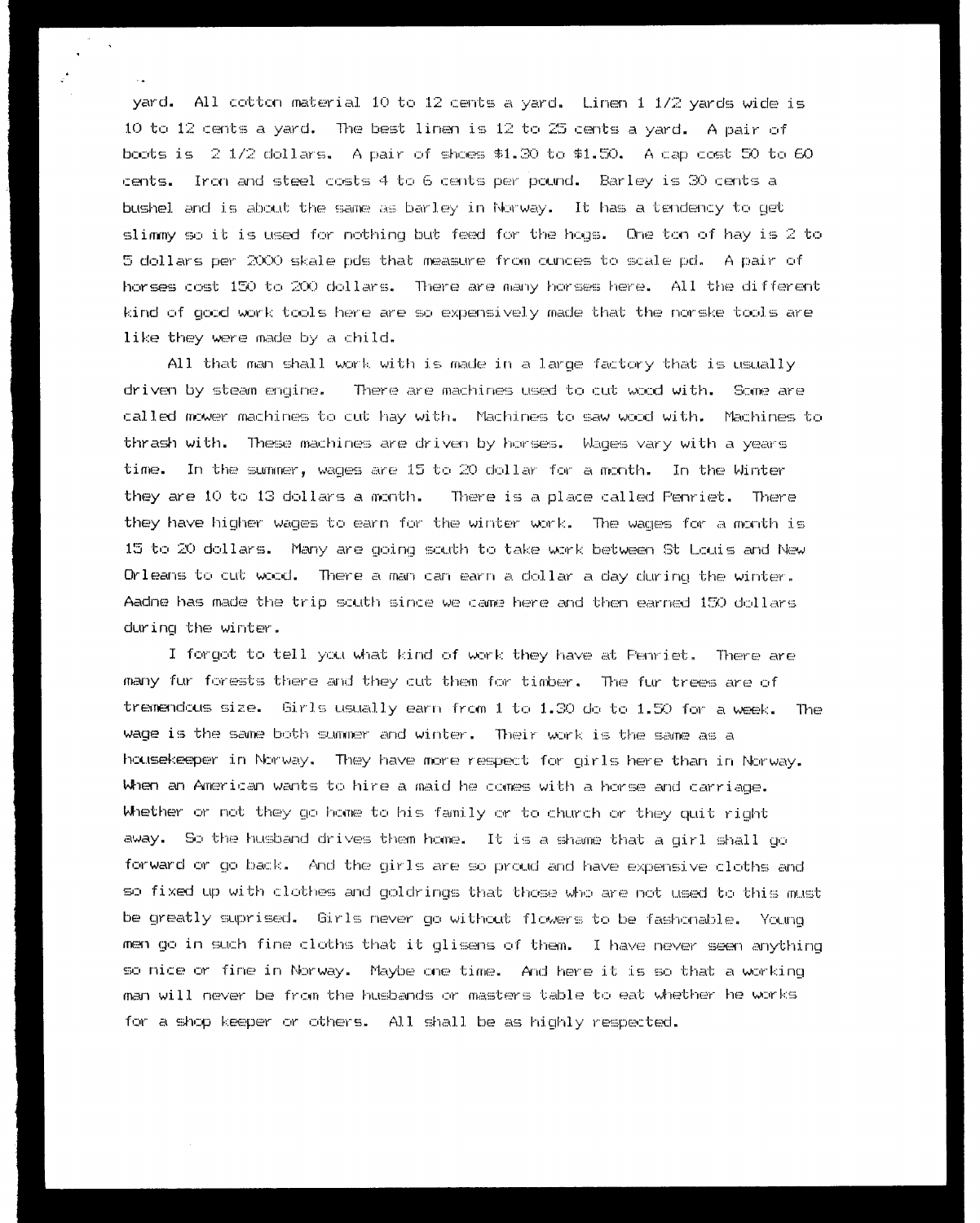Yes, Americans friendly and high flightedres we can mot understand. We are so used to the proud European who are unfamiliar and find it a shame to laugh at a stranger or foreigner. And one never sees an American with his hands at hie sides ag the foreigners da. The lands riches ancl costleness is impossible for us ta dewcribe. Qur veiw of this place at first was as if we were greatly disappointed and unhappy with the newness of it. At first a man ) is met familiar with it all and for another thing man finds the land is not as we thought. The land is mot flat but rolling. It is layered with hills ancl vallys and mountains which are higher. These stretch for the most part north and scuth. And we thought the ground was covered with the most luxurient grassland but we found it very different. The meadows here will not grow grass that is usable and the remainder is woods that dosen't have the value as the woods and grasslands in Norway. If a man will want to plow and cultivate it for hay, then the same wild grass grows again unless man sows timothy. On the edge of the woods the entire ground is overgrown with scrub oak almost as tight as it will grow but grass and flowers are over all the woods and fields. The grass that grows on dry ground is cut early. There are many flowers on big marshes. There is the best hay making, on a big marsh. If they are not near a marsh they have no hay to mow. Many arcund here has done this. We had a good hay crop and have enough winter foder for about 50 big cattle. We have not plowed up more than we can use. About 20 acres. But come next summer we will plow again and when we cam plow as much as we wank we Will have SO acres. An acre is about 4 1/2 Norske measure. We can usually plow up 2 acres a day. The prairie is over grown with grass under the trees and there it will not grow. The woods is mostly Oak trees to be used for utility lumber and they use oak wand fox timber. The woods is nob excellent with fruit. There are mo blue berries and wild fruit is rarely seen arcund here and even eo the graund is fruitful and all kinds cf fruit crows like the fruit thet crews under glass in Nerway. Gobbon daes mot grav here. Neither clears suger. That grows south of here. Coffee and tea does not grow in the whole North America. When you wrote about some coffee beans it is for us impossible to obtain them. They grow in Seuth America uncer sunshine and warm anc unhealthy climate. Here the climate is cold, healthy and fresh so a man cannot feel the change.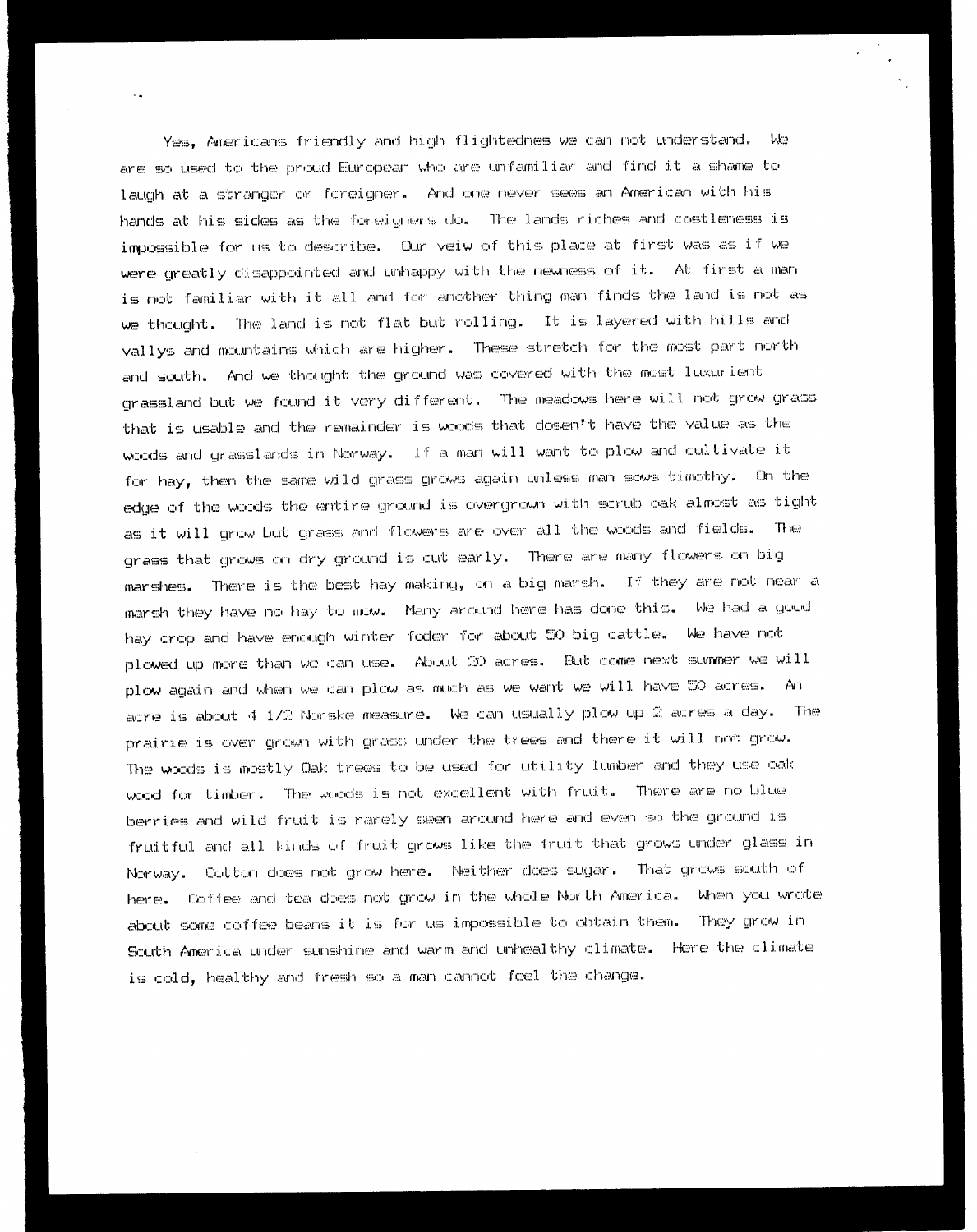There has been built  $2$  beautiful and costly churches of stone. Before there were 2 churches and mow there are three and they are divided imta 3 parishes. The new one that was built is very near to us and is called St. Pauls Church and here where we live it is called Liberty Frairie. It is ale called the church on liberty prairire.

. " ¢  $\mathcal{O}(\mathcal{O}_\mathcal{P})$  ;  $\mathcal{O}(\mathcal{O}_\mathcal{P})$ 

> Here the prairire has had colera and it has ruled as in Norway. It comes te take cantral and it has danimated here on the lanc. Oolera has beer here on Koskonong but this fall it has not been here in these easterly places. Aadne has beam ick with it 2 times and beth times we curecl him. be all have been in gacd health the woole tine and have had better health than in Marway. IT have not been thie well for many years as mow einmce we cane here anc Kari alea finds hergelf well satisfied. New we de mob want te go back even if we were the cwners af Che beat ferm in Moland. This we knew you cannot believe.

> My wife has had 2 pregnencies since we arrived here. The first were in the year of 1850 the 13 of april and then she delivered twins. One was named Grumund and the other Ole. Groumund livec just 10 days and then died. Ole is doing well. The other was born August 16 in 1853 and was baptised on the  $25th$ . That one was given the name Tone in Baptisim. All of our children are in gexd health, growing and thriving well. We de mek wart to forget to thank mur Father in Heaven who cares for all in hia creation every dey of cur Livers. Towould mot advise any etranger ar rich man te cone here to thie ground ag those who have large estates would wonder at the beginning. Eut those who are good workers wild goon because one ham to work harder here than in the Father land. Torgren Bendikson must have wondered about that. When Ole Maarke wrote about a little unfertunate happening, wiich for us is a cligagreeable thing, tut for him I think it was unpleasent. Day wages are high and work should be carried on anc) alec one has to follow ones work craft. Arch those who have many small children without money must usually go to work for others.

> Here there is a great clesire to go to California to look for gold. Theusands of Mareke and Americans are going and caning back with Furcdreds of dollars in gold and money. Those who want to go there earn 100 dollars a manth, nuk Oleen Poragrund has big thoughts abeat going there. I thimk he Will. Before, money for the trip was GoO dellars. New it is 100 dellers. Mew there is a faster way to get there. The train is now finished to California. Those who are so inclined and are able to go there are merly fortunate.